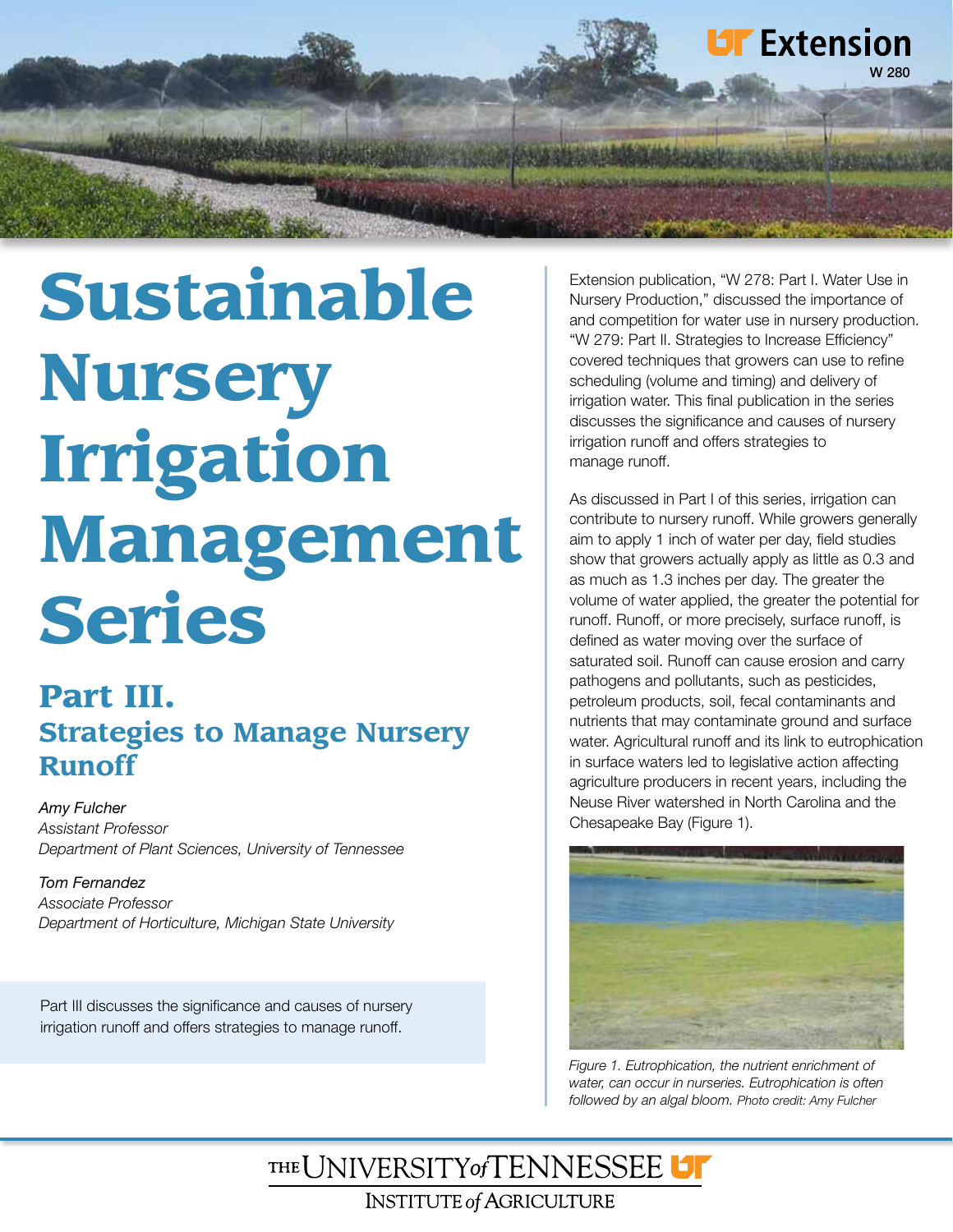# Erosion

Erosion is a serious threat to agriculture and contributes to reduced soil productivity. Moving water is often a culprit of erosion, because it concentrates as it moves, following the path of least resistance. Field and container producers may experience gully erosion (i.e., erosion by water moving so forcibly that it creates a furrow or gully) (Figure 2). Sheet erosion occurs when water moves over the ground as a sheet, dislodging soil particles without creating a gully.

as roads, parking lots, compacted soil and roofs.

There are many bestmanagement practices and techniques that may be used to minimize the effects of stormwater runoff and erosion, including contour plantings, filter strips and constructed wetlands. Contour plantings can be

> used to reduce erosion in hilly areas (Figure 3).



*Figure 2. Erosion can easily occur when there is bare ground, especially sloping ground. Photo credit: Amy Fulcher*

# Erosion Prevention **Measures**

Reducing the runoff from nurseries can minimize or eliminate the displacement of soil and the contamination of water. Refining irrigation applications so that excess water is not applied is one strategy to prevent runoff. However, even with sophisticated irrigation scheduling, heavy rain, even when infrequent, is sufficient to cause erosion. Erosion can be prevented or reduced by a number of techniques that slow the flow of stormwater, water that collects on land due to rain events. It includes runoff from impervious surfaces, such

This practice is accomplished by placing rows of plants perpendicular to the slope of the land, forming a barrier to surface runoff and slowing the movement of water. Filter strips are plantings that are placed strategically to intercept sheet flow runoff. Filter strips slow the water and can trap soil particles and contaminants before entering surface water. The benefits of filter strips are marginalized when sheet flow becomes concentrated and water flow is diverted from

the full filter strip. In some cases, land may be too hilly to grow crops without risking erosion.

Constructed wetlands are artificially created wetlands that can serve many purposes (Figure 4). They can reduce erosion by slowing surface drainage, as well as remove nutrients, pathogens and heavy metals from stormwater runoff. Wetland vegetation and saturated soils provide a substrate on which microorganisms can live. Microorganisms are a key component of wetlands. They serve a critical



*Figure 3. Planting rows perpendicular to the slope, contour planting, can slow the flow of water. Contour planting is being use to reduce erosion in this field. Photo credit: Amy Fulcher*

function in changing and breaking down contaminants. Wetland plants filter water, stop the movement of sediment particles and allow sediments to settle before the flow is discharged into streams.

# Stormwater Basins

Growers may have a need for two types of stormwater basins: retention basins and detention basins. A retention basin (wet basin) is designed to retain water in a permanent pool. Retention basins can be used to capture, contain and treat nursery effluent from irrigation and excess rainfall so that it remains on-site, protecting fresh water supplies (Figure 5). Retention basins are often lined with a polyethylene liner to avert runoff from infiltrating the soil and, thus, prevent it from being available for irrigation. Annual maintenance of basins includes removal



*Figure 4. Constructed wetlands can remove nutrients, pathogens and heavy metals from runoff. Photo provided by Sarah A. White.*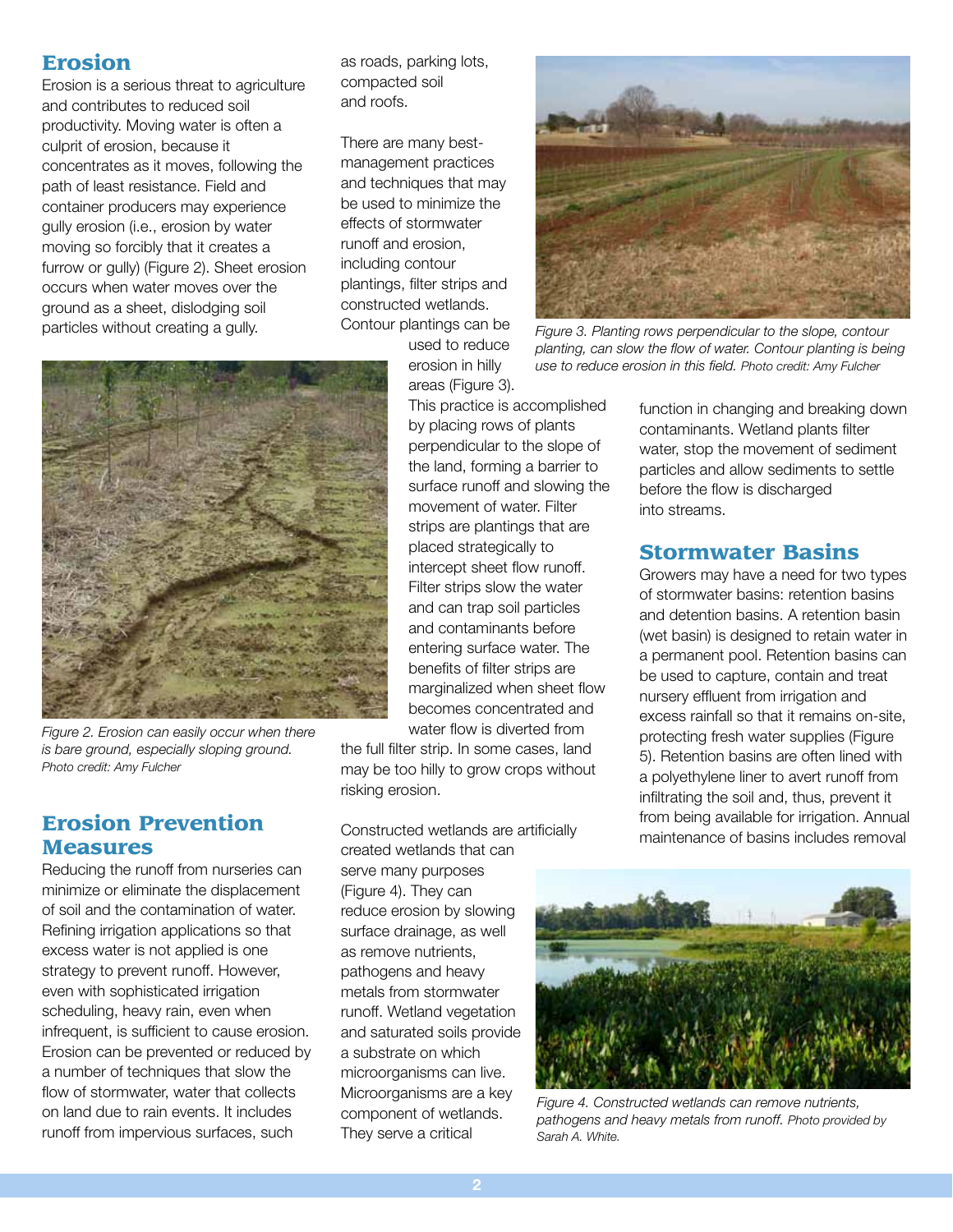

*Figure 5. Collecting irrigation water in a retention basin and reusing it increases irrigation efficiency. Here, fresh water is blended with captured runoff water for reuse. Photo credit: Amy Fulcher*

of excess vegetation and sediment. A detention basin (dry basin) is dry during many months of the year, refilling only during peak rainfall events. Detention basins are designed to hold stormwater temporarily and release it slowly over time, which decreases water velocity and, therefore, erosive energy on stream banks.

Smaller nurseries and those with only one grade (i.e., nearly level) often need only one basin, although an additional sedimentation basin can improve water quality if the water will be recycled. Sedimentation basins should be designed to allow periodic cleaning to remove sediments that have accumulated. Larger nurseries and

nurseries with multiple gradients need more basins. Impervious concrete runways or vegetated waterways can be used to direct water from the production area to the basin without contributing to erosion.

# Conclusion

Nursery runoff can be caused by excessive irrigation, poor production area design and heavy rainfall. Runoff can lead to environmental concerns since it can carry biological and chemical contaminants; nursery effluent can contain pesticides, petroleum products, pathogens and nutrients and can cause erosion. Numerous strategies can be used to decrease nursery runoff and slow or prevent erosion. Retention

#### Glossary of Terms

Constructed Wetland — Artificially created wetland that can reduce erosion by slowing down surface drainage, as well as removing nutrients, pathogens and heavy metals.

- Contour Planting Planting rows of plants perpendicular to the slope of the land.
- Detention Basin Designed to hold stormwater temporarily and release it slowly over time.
- **Erosion** Soil loss due to wind, water, ice or gravity.
- Eutrophication Nutrient enrichment of water, often followed by algal growth.
- Filter Strips Plantings that are placed strategically to intercept and reduce sheet flow runoff.
- Retention Basin Designed to retain water in a permanent pool.

Sedimentation Basin — Basins that capture water initially and allow sediments to settle out of the water stream.

basins can be used to capture runoff and provide a source of irrigation water while protecting nearby rivers, streams and groundwater.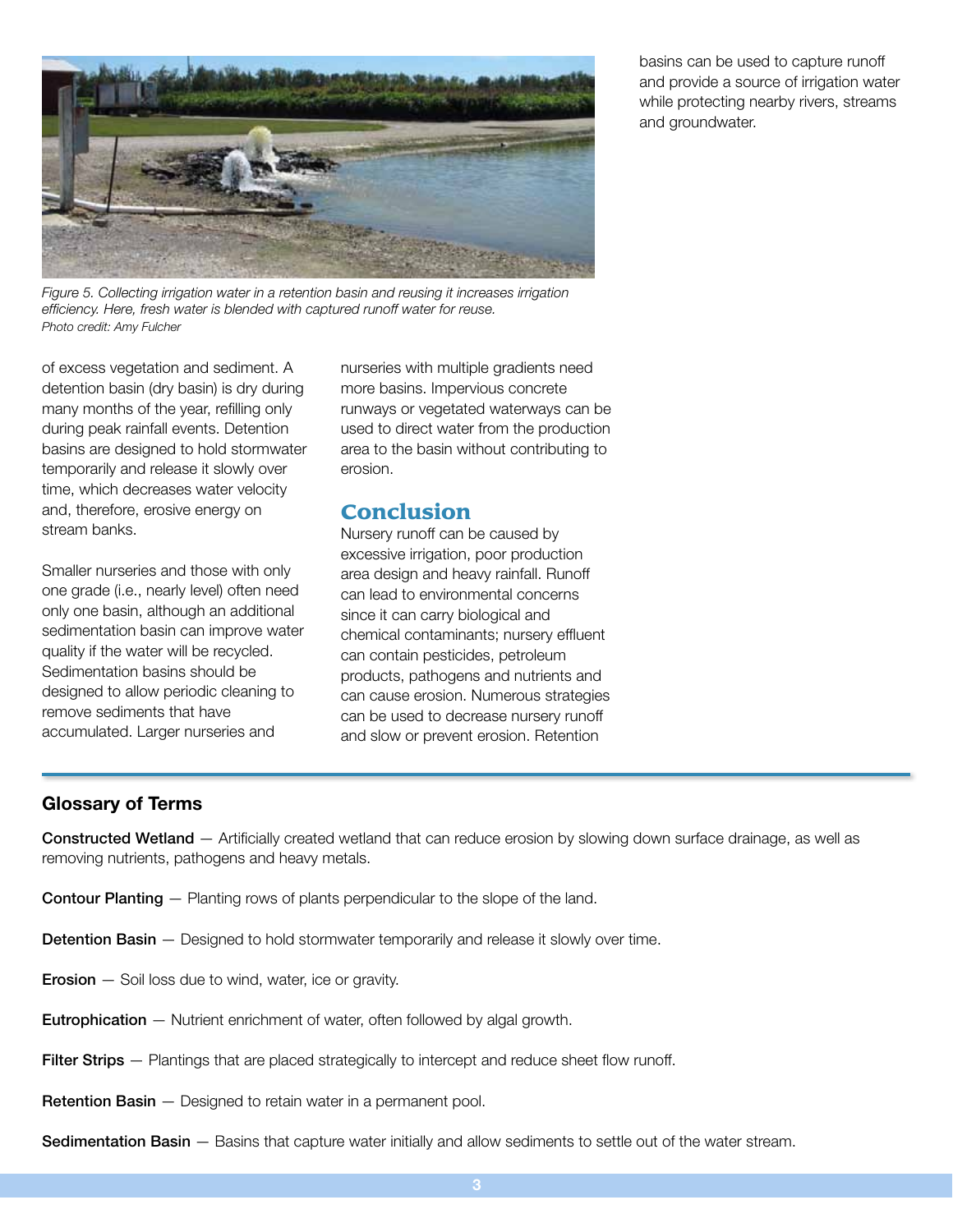#### Glossary of Terms *(continued)*

**Sheet Erosion** — Soil is moved with water as it flows over the ground without creating a gully.

Stormwater — Water that collects or moves across land due to rain events and may turn into stormwater runoff if it falls on impervious surfaces.

**Surface Runoff** - Water moving over the surface of saturated soil.

#### **Resources**

Fare, D., C. Gilliam, and G. Keever. 1992. Monitoring irrigation at container nurseries. HortTechnology. 21:75-78.

- Haman, D.Z., A.G. Smajstrla, and D.J. Pitts. Efficiencies of irrigation systems used in Florida nurseries. University of Florida Bulletin BUL312. http://edis.ifas.ufl.edu/pdffiles/AE/AE08700.pdf
- Majsztrik, J.C., A.G. Ristvey, and J.D. Lea-Cox. 2011. Water and nutrient management in the production of container-grown ornamentals. In J. Janick, editor. Hort. Reviews. John Wiley and Sons, Hoboken, New Jersey.
- White, S., M. Taylor, R. Polomski, and J. Albano. 2011. Constructed wetlands: A how-to guide for nurseries. Clemson University. http://www.clemson.edu/extension/horticulture/nursery/images/cws\_howtoguide\_small.pdf
- Wilson, P.C. and J.P. Albano. 2011. Impact of fertigation versus controlled-release fertilizer formulations on nitrate concentrations in nursery drainage water. HortTechnology. 21:176-180.
- Wilson, S. and S. von Broembsen. Capturing and recycling irrigation runoff as a pollution prevention measure. Oklahoma State University BAE-1518. http://osufacts.okstate.edu/docushare/dsweb/Get/Document-7408/BAE-1518web.pdf
- Yeager, T., T. Bilderback, D. Fare, C. Gilliam, J. Lea-Cox, A. Niemiera, J. Ruter, K. Tilt, S. Warren, T. Whitwell, and R. Wright. 2007. Best management practices: Guide for producing container-grown nursery crops. Southern Nursery Association, Atlanta, Georgia.
- Yeager, T., R. Wright, D. Fare, C. Gilliam, J. Johnson, T. Bilderback, and R. Zondag. 1993. Six state survey of container nursery nitrate nitrogen runoff. J. Env. Hort. 11:206-208.